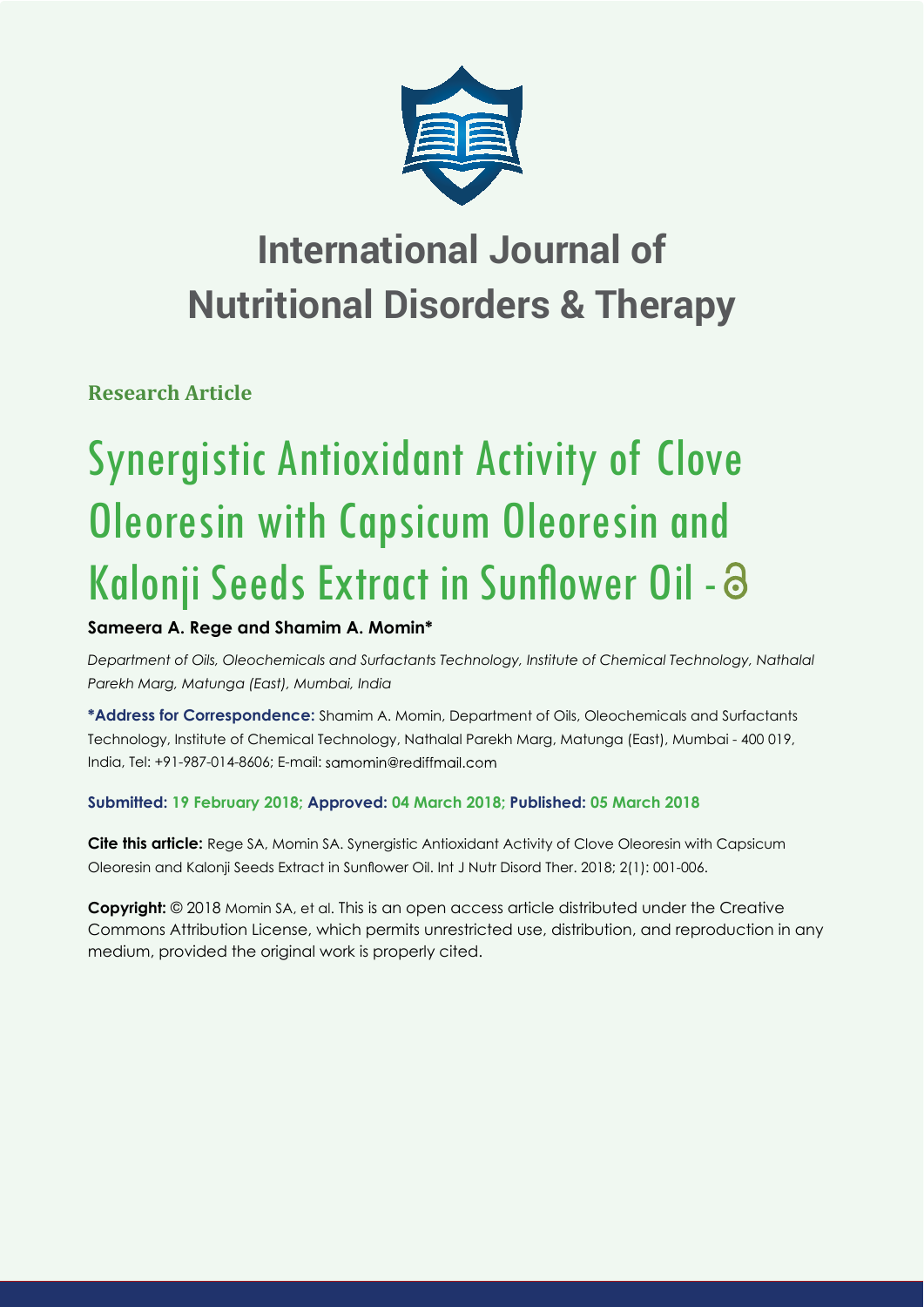#### **ABSTRACT**

The essential fatty acids are one of the vital nutrients to be included in the diet. However, they are susceptible to autoxidation and maintaining their stability during storage is a foremost problem. Synthetic antioxidants used at present are reported to be toxic in nature. Hence, there is a demand from consumers for foods containing natural antioxidants. Various natural products like clove oleoresin, capsicum oleoresin and kalonji seeds are known to show substantial antioxidant activity. Their activity can be improved by studying structural aspects and evaluating their synergism. The current investigation aims to fractionate clove oleoresin by means of column chromatography isolating the eugenol rich fraction. Though clove oleoresin showed pro-oxidant effect, its eugenol rich fraction showed marginal antioxidant activity in sunflower oil. The clove oleoresin and capsicum oleoresin, both showed good antioxidant activity in synergism with kalonji seeds extract. The study indicated the synergistic potential of natural antioxidants to be used as a substitute for synthetic antioxidants.

Keywords: Sunflower oil; Natural antioxidants; Clove; Synergistic activity; Kalonji; Capsicum

#### **ABBREVIATIONS**

EFAs: Essential Fatty Acids; TBHQ: Tertiary Butylhydroquinone; BHT: Butylhydroxyltoluene; BHA: Butylhydroxylanisole; RSFO: Refined Sunflower Oil; KEE: Kalonji Seeds Ethanol Extract; ERF: Eugenol Rich Fraction; OXF: Oxidative Factor

#### **INTRODUCTION**

Vegetable oils such as flaxseed, soybean, safflower and sunflower are the richest sources of essential fatty acids (EFAs). Owing to the role of these EFAs to perform significant functions in human body and the fact that they cannot be produced in human body, EFAs need to be provided through diet [1]. Concurrently, being unsaturated, they are vulnerable to autoxidation. Ultimately, they have a very short shelf life if they are not stored with an antioxidant. The synthetic antioxidants used for the same purpose are Tertiary Butylhydroquinone (TBHQ), Butylhydroxyltoluene (BHT) and Butylhydroxylanisole (BHA). Because of the unsafe nature of these synthetic antioxidnats and the consumers' approach towards the natural ingredients, research is now oriented towards the search for novel natural antioxidants [2].

Several studies have analyzed the antioxidant potential of a wide variety of vegetables and fruits [3]. Extracts from spices, herbs and hulls are examined to have various degrees of antioxidant activity [4,5]. The presence of active components in spices has been demonstrated over the last 30 years [6]. The antioxidant activity of clove, capsicum and kalonji seeds is because of eugenol capsaicinoids and thymol, thymoquinone, carvacrol respectively [7-9]. Moreover, the activity of the antioxidant in the extract is affected by the presence of other components in the extract and there is a scope to improve the antioxidant activity of the extract using synergistic effect with combination of these extracts [10].

Besides possessing the antioxidant activity, these natural extracts possess medicinal benefits as well. Clove has been reported to possess therapeutic use in dental application [11]. It has antiprotozoal antibacterial and anti-inflammatory activity [12-14]. It is known to possess immunomodulatory effects [15]. Equally, capsicum has been valued for its various medicinal actions including antilithogenic, anti-inflammatory and analgesic effects. It has cardio protective, thermogenic influence and also beneficial effects on gastrointestinal system. Capsicum has the potential for pain relief, cancer prevention and weight loss [16]. Likewise, the seeds of kalonji have various curative actions. Haseena et al. [17] reviewed the positive effect of kalonji seeds on male reproductive system. Recently, Randhawa, & Alenazi have also listed analgesic, antipyretic, anti-parkinsonism, anticonvulsant, antidepressant, antianxiety, neuroprotective effects of kalonji seeds [18]. They have also elaborated the effect of the same on learning, memory and encephalitis. Thus, by using these natural ingredients as a source of antioxidant, their therapeutic benefits can be accomplished simultaneously. It was suggested previously that better results are often achieved by using a synergistic activity of antioxidants [19].

Oleoresin, obtained by extraction from plant, is a mixture of essential oil and resin. It is a natural material, which contains different constituents. The present work deals to envisage the antioxidant activity of clove oleoresin and effect of purification on the antioxidant activity of clove oleoresin. The work is extrapolated to study the synergistic effect of clove oleoresin with kalonji seeds extract and capsicum oleoresin.

#### **MATERIALS AND METHODS**

#### **Materials**

Refined Sunflower Oil (RSFO) was received as a gift sample from M/s Cargill India Pvt. Ltd., New Delhi. Capsicum oleoresin, pure capsaicin and clove oleoresin were obtained from Kancor India Ltd., Angamaly South, India. Kalonji seeds were procured from local vendor. All other chemical reagents and solvents were obtained from s.d. fiNE-CHEM LiMiTEd, Mumbai.

#### **Analysis of capsicum oleoresin and clove oleoresin**

The presence of capsaicinoids was checked by UV spectrometry (Shimadzu UV-1601) of capsicum oleoresin in isopropanol [20]. The capsaicinoids content in capsicum oleoresin was determined by using capsaicin as a standard. The presence of eugenol in clove oleoresin was detected by HPTLC using mobile phase, n-hexane: ethyl acetate  $(3:1 v / v)$  [21]. The spots were visualized in UV chamber at 254 nm.

#### **Extraction of kalonji seeds**

Kalonji seeds (50 g) were crushed and extracted using ethanol in Soxhlet extractor (400 mL capacity) for 3 hours. The crude Kalonji seeds Ethanol Extract (KEE) was obtained after removal of solvent using rotary vacuum evaporator.

#### **Fractionation of clove oleoresin to Eugenol Rich Fraction (ERF)**

Previously dried silica gel (60-120 mesh) weighing 180 g was slurried in n-hexane and filled in a glass column of 3.3 cm internal diameter and 35 cm height. Clove oleoresin weighing 9.0 g was dissolved in 10 mL of n*-*hexane and loaded on the silica gel column. Further the column was continuously eluted with n*-*hexane: ethyl acetate  $(3:1 \text{ y } / \text{ y})$  at 1 mL / min. Each 10 mL fraction was separately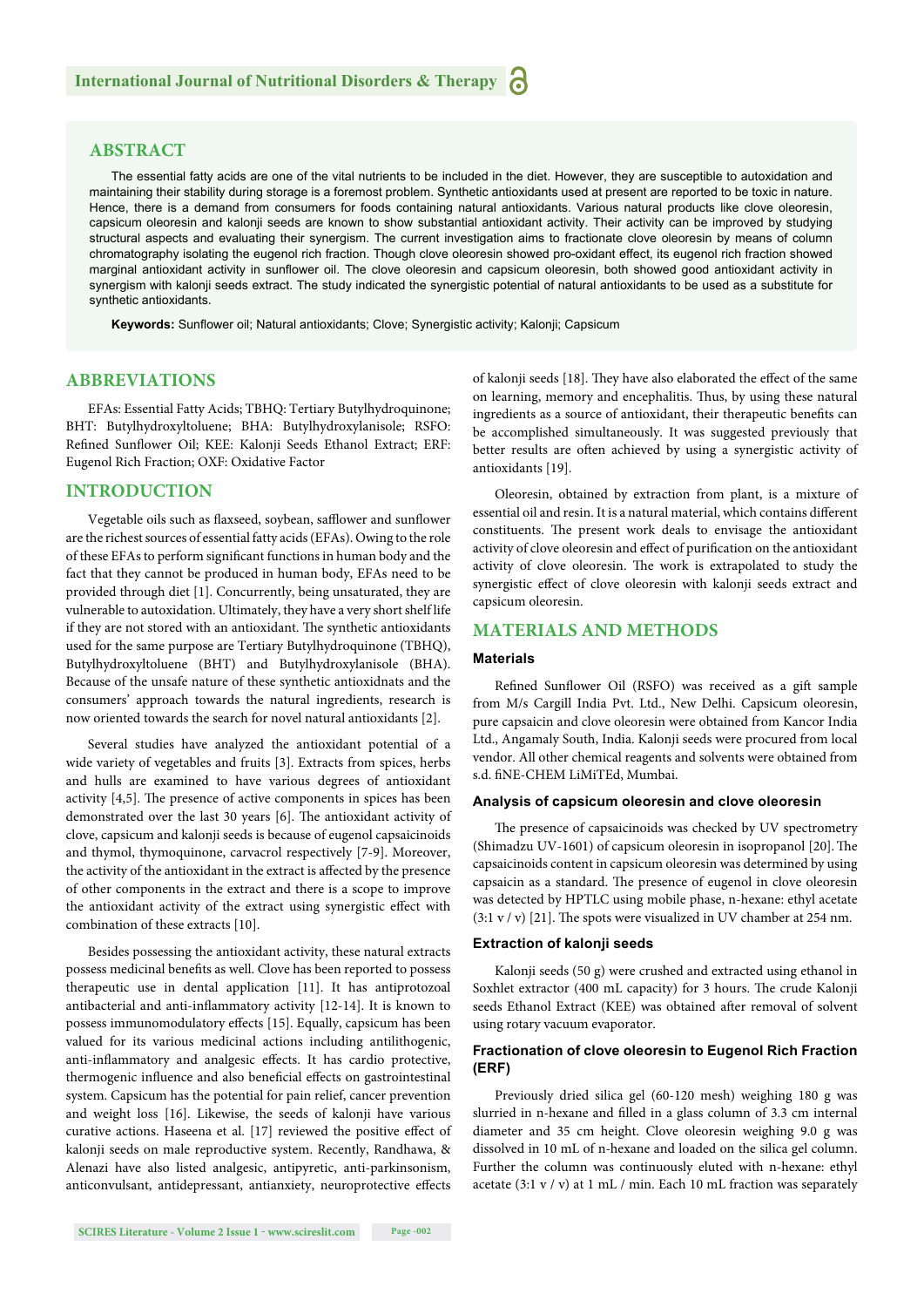collected and analyzed by HPTLC on silica gel plates (Merck DC Kieselgel 60  $F_{254}$ ) using n-hexane: ethyl acetate (3:1 v / v) as mobile phase [21]. The spots were visualized in UV chamber at 254 nm. The fractions rich in eugenol were combined and solvent was removed to get ERF. The concentration of eugenol in ERF was determined by Gas Chromatography at Sophisticated Analytical Instrument Facility (SAIF), IIT-Bombay and Mumbai, India.

#### **Study of antioxidant activity**

The various blends of oil containing combinations of capsicum oleoresin (2.5% w / v), clove oleoresin (0.5%, 1.5% w / v) and KEE (2% w / v) were prepared. (% w/v implies g oleoresin in 100 mL RSFO). The oxidative stability of oil blends was checked at 60°C for 30 days at regular interval of 5 days according to the AOCS Official Methods by peroxide value (in meq/kg) (PV, Method Cd 8-53), *p* - anisidine value (*p* - A.V., Method Cd 18 - 90) and Total Oxidation (Totox) value (in meq / kg) (Method Cg 3-91) [22]. All the experiments were carried out in triplicate and the values were expressed as arithmetic mean of the experiments along with standard deviation. At 60°C, the rate of oxidation is raised but the mechanism of oxidation remains identical as that of the ambient temperature [23].

The antioxidant activities of natural antioxidants at above mentioned concentrations were compared with the control sample and TBHQ (200 ppm or mg/L) under the same conditions. The relative antioxidant activities were compared using Oxidative Factor (OXF) for antioxidants using following formula,

 $\text{OXF} = \frac{\text{(PVfinal - PV}_{initial})_{\text{antioxidant}}}{\text{(PVfinal - PV}_{initial})_{\text{control}}}$  $(PV_{final} - PV_{initial})_{control}$ 

Where, PVs indicate the mean values of all triplicate determinations of the peroxide value [24].

#### **RESULTS AND DISCUSSION**

#### **Analysis of capsicum oleoresin and clove oleoresin**

The presence of capsaicinoids in capsicum oleoresin was confirmed by the peak at 281 nm in the UV spectrum given by the solution of capsicum oleoresin in isopropanol [20]. The capsaicinoids content in capsicum oleoresin was found to be 3.14%. Clove oleoresin contains eugenol as an active constituent along with other constituents (Figure 1). The eugenol content in clove oleoresin was detected as 66.7% by HPTLC, calculated by peak area. The Rf value of the eugenol was obtained to be 0.89. The eugenol was purified by Column Chromatography and analyzed by HPTLC (Figure 2). The purity of eugenol in ERF was found to be 68% by Gas Chromatography.

#### **Activity of clove oleoresin and ERF in RSFO**

Table 1, table 2 and figure 3 indicate the effect of clove oleoresin and ERF on oxidative stability of RSFO. Clove oleoresin showed prooxidant activity whereas ERF showed antioxidant activity.

The pro-oxidant effect of clove is already noticed [25,26]. Eugenol generates the reactive oxygen species under alkaline conditions, indicating under alkaline conditions conditions, eugenol acts as a pro-oxidant [27]. The oxidation of eugenol to vanillin under basic conditions is a developed process, where isomerization of eugenol to isoeugenol takes place initially [28]. It can be predicted from the structures of isoeugenol and vanillin that the vanillin formation may take place via peroxide linkage generation at the allylic position of isoeugenol similar to curcumin [29] (Figure 4). Thus, it implies that

**SCIRES Literature - Volume 2 Issue 1 - www.scireslit.com Page -003**

non-basic or polar environment has to be employed to stabilize the eugenol. The stabilization of eugenol and unveiling its antioxidant behaviour are correlated. The non-polar constituents were detected in clove oleoresin (Figure 1). On the other hand, oil used in the study was refined with acid value 0.28 mg KOH / g. Hence, it lacked the



**Figure 1:** Thin layer chromatography of standard eugenol and clove oleoresin.





**Table 1:** Effect of synergism of clove oleoresin with capsicum oleoresin and KEE on oxidative stability (peroxide formation) of refined sunflower oil without antioxidant (RSFO) at 60°C.

|                                                             |             | <b>OXF</b> |      |      |      |      |      |
|-------------------------------------------------------------|-------------|------------|------|------|------|------|------|
| Sample                                                      | Time (days) | 5          | 10   | 15   | 20   | 25   | 30   |
| RSFO + 200 ppm TBHQ                                         |             | 0.66       | 0.40 | 0.28 | 0.28 | 0.21 | 0.32 |
| $RSFO + 0.5%$ clove oleoresin                               |             | 1.26       | 1.23 | 1.15 | 1.37 | 1.41 | 1.21 |
| RSFO + 1.5% clove oleoresin                                 |             | 0.74       | 0.97 | 1.18 | 1.22 | 1.41 | 1.25 |
| RSFO + 1% ERF                                               |             | 0.93       | 0.82 | 0.77 | 0.80 | 0.96 | 0.98 |
| RSFO + 2% ERF                                               |             | 0.97       | 0.80 | 0.75 | 0.80 | 0.90 | 0.90 |
| $RSEO + 1.5\%$ clove oleoresin +<br>2.5% capsicum oleoresin |             | 0 74       | 0.93 | 0.92 | 0.88 | 0.81 | 0.80 |
| RSFO + 2% KEE + 1.5% clove oleoresin                        |             | 0.43       | 0.48 | 0.54 | 0.57 | 0.51 | 0.53 |
| RSFO + 2% KEE + 2.5% capsicum<br>oleoresin                  |             | 0.48       | 0.45 | 0.43 | 0.54 | 0.47 | 0.53 |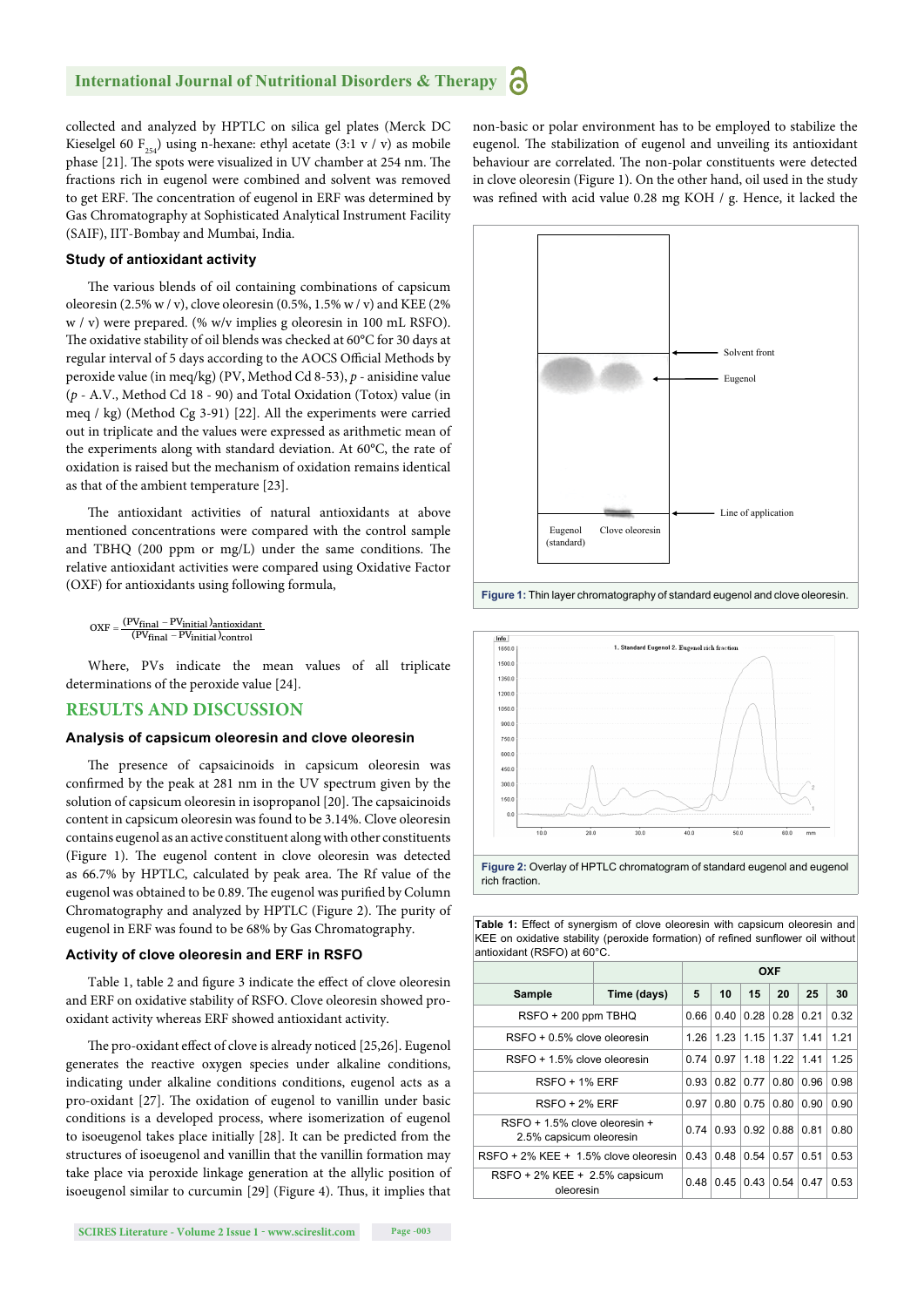Table 2: Effect of synergism of clove oleoresin with capsicum oleoresin and KEE on oxidative stability (totox value) of refined sunflower oil without antioxidant (RSFO) at 60°C.

|                                                                                                |             | Totox <sup>+</sup> |                |                |                |                |                |  |  |  |  |
|------------------------------------------------------------------------------------------------|-------------|--------------------|----------------|----------------|----------------|----------------|----------------|--|--|--|--|
| Sample                                                                                         | Time (days) | 5                  | 10             | 15             | 20             | 25             | 30             |  |  |  |  |
| <b>RSFO</b>                                                                                    |             | $17.0 \pm 1.4$     | $22.6 \pm 1.5$ | $30.0 \pm 1.5$ | $40.1 \pm 1.6$ | $51.5 \pm 2.2$ | $70.9 \pm 3.9$ |  |  |  |  |
| RSFO + 200 ppm TBHQ                                                                            |             | $6.3 \pm 0.9$      | $8.2 \pm 0.8$  | $11.2 \pm 1.0$ | $14.0 \pm 1.1$ | $14.5 \pm 1.6$ | $26.3 \pm 2.8$ |  |  |  |  |
| RSFO + 0.5% clove oleoresin                                                                    |             | $20.9 \pm 0.7$     | $24.8 \pm 0.8$ | $30.6 \pm 1.7$ | $43.1 \pm 0.9$ | $64.6 \pm 3.2$ | $80.5 \pm 3.5$ |  |  |  |  |
| $RSFO + 1.5%$ clove oleoresin                                                                  |             | $20.8 \pm 0.8$     | $24.7 \pm 1.1$ | $30.4 \pm 0.9$ | $42.5 \pm 2.1$ | $64.3 \pm 2.2$ | $79.7 \pm 3.3$ |  |  |  |  |
| <b>RSFO + 1% ERF</b>                                                                           |             | $19.2 \pm 1.2$     | $22.7 \pm 0.9$ | $27.9 \pm 1.1$ | $41.6 \pm 1.7$ | $57.7 \pm 2.5$ | $67.7 \pm 5.3$ |  |  |  |  |
| $RSFO + 2% ERF$                                                                                |             | $18.1 \pm 0.7$     | $21.5 \pm 0.5$ | $26.4 \pm 1.4$ | $38.3 \pm 0.4$ | $52.0 \pm 1.1$ | $61.5 \pm 3.6$ |  |  |  |  |
| RSFO + 1.5% clove oleoresin +<br>2.5% capsicum oleoresin                                       |             | $8.3 \pm 0.2$      | $9.6 \pm 0.3$  | $11.6 \pm 0.4$ | $15.1 \pm 0.9$ | $18.2 \pm 0.5$ | $25.2 \pm 0.5$ |  |  |  |  |
| $RSFO + 2% KEE +$<br>1.5% clove oleoresin                                                      |             | $5.2 \pm 0.3$      | $6.0 \pm 0.1$  | $7.1 \pm 0.4$  | $9.9 \pm 0.2$  | $11.7 \pm 0.3$ | $16.8 \pm 0.6$ |  |  |  |  |
| RSFO + 2% KEE +<br>2.5% capsicum oleoresin                                                     |             | $4.3 \pm 0.1$      | $4.9 \pm 0.2$  | $5.7 \pm 0.1$  | $9.4 \pm 0.4$  | $10.9 \pm 0.4$ | $17.0 \pm 0.7$ |  |  |  |  |
| <sup>†</sup> The values given are means of three consecutive experiments ± standard deviations |             |                    |                |                |                |                |                |  |  |  |  |



**Figure 3:** Effect of clove oleoresin on oxidative stability (peroxide formation) of RSFO at 60°C.



polar constituents, i.e. free fatty acids, which gets removed during refining process. Subsequently, scarcity of polar medium facilitated the degradation of eugenol. Therefore, OXF and Totox values of blends containing clove oleoresin were higher than RSFO.

During purification of clove oleoresin to isolate ERF, nonpolar constituents were retained on the column. Thus, eugenol gets stabilized because of the absence of non-polar constituents. Hence, ERF revealed antioxidant activity. However, the results proved that the antioxidant activity of ERF was much lower than TBHQ even at higher concentration. This can be explained on the basis of structural difference between TBHQ and eugenol (Figure 4). TBHQ and eugenol are phenolic hydroxyl compounds. The phenolic compounds with electron donating group at ortho or para position are better antioxidants than those with meta-electron donating group [30,31]. Also, the size of the electron donating group like alkyl group mainly affects the antioxidant potential of the phenolic compounds [32]. TBHQ contains a bulky tertiary butyl group at ortho position to phenolic hydroxyl group and a hydroxyl group at para position to phenolic hydroxyl group. Thus, it contains two strong activating groups at ortho and para positions to phenolic hydroxyl group. In comparison to TBHQ, eugenol contains a moderately activating methoxy group at ortho position to phenolic hydroxyl group and a weakly activating allyl group at para position to phenolic hydroxyl group. Hence, the radical scavenging activity of eugenol is weak as compared to TBHQ. This implies that position as well as the electron donating strength of electron donating group is responsible for the antioxidant potential of a phenolic hydroxyl compound.

#### **Synergistic antioxidant activity of clove oleoresin, capsicum oleoresin with KEE**

Table 1, table 2 and figure 5 represent the synergistic antioxidant activity of clove oleoresin with capsicum oleoresin and KEE in RSFO. They also signify the synergistic antioxidant activity of capsicum oleoresin with KEE in RSFO.

Capsicum oleoresin (2.5% w/v) displayed synergistic antioxidant activity with lecithin and curcuminoids in RSFO [33]. Similarly, KEE (2% w/v) exhibited synergistic antioxidant activity with curcuminoids in RSFO [34]. The combined effect of clove oleoresin with capsicum oleoresin illustrated moderate antioxidant activity whereas that of clove oleoresin with KEE revealed remarkable antioxidant activity in RSFO.

Capsicum is reported to contain phenolic acids [35]. Nevertheless, the amount was incapable to overwhelm the impact of non-polar constituents present in clove oleoresin. Since polar medium was not provided, it must be possible that the antioxidant potential of capsicum oleoresin was utilized by both, RSFO and clove oleoresin to achieve stability. Though the OXF of the blend of clove oleoresin with capsicum oleoresin confirmed that the antioxidant activity was not much higher, the Totox values of the blend were almost identical as those of TBHQ. This implies that the blend has the ability to stabilize peroxy compounds thereby inhibiting the formation of secondary degradation products like carbonyl compounds.

In the blend of clove oleoresin with KEE, the polar medium required to achieve the stability of eugenol was provided by KEE due to the presence of free fatty acids in it [9]. The oxidative stability of the blend depends on the concentration of polar and non-polar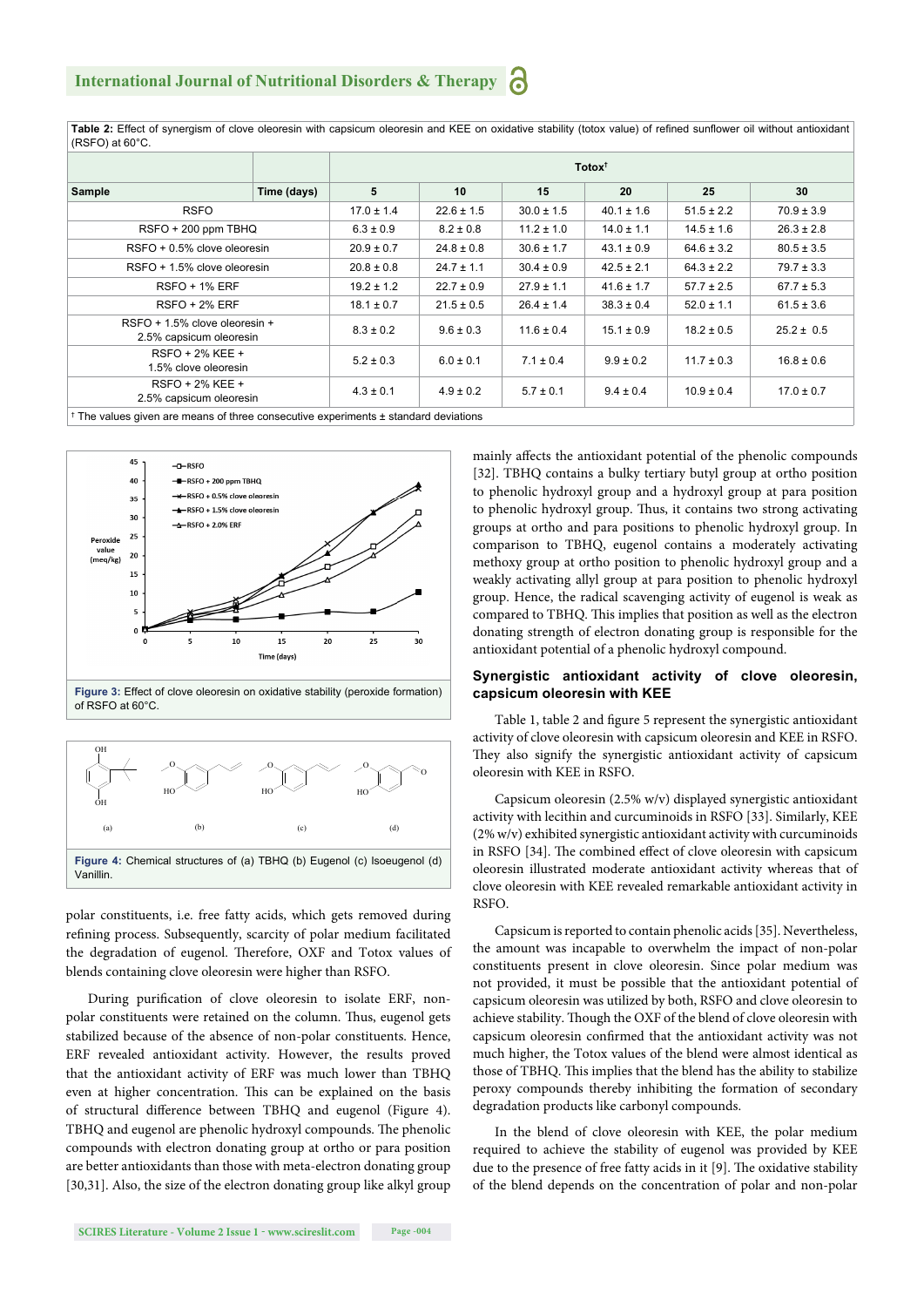

constituents. The concentration of polar constituents was increased by means of KEE. The polar constituents present in KEE surpassed the influence of non-polar constituents present in clove oleoresin. Consequently, eugenol present in clove oleoresin did not undergo degradation expressing its antioxidant activity. Hence, the synergistic antioxidant activity of the combination was notable.

Unlike clove oleoresin, capsicum oleoresin displayed antioxidant activity in RSFO, irrespective of the addition of KEE [33]. However, the combined effect of KEE and capsicum oleoresin indicated the similar antioxidant activity as that of KEE and clove oleoresin. The other constituents present in KEE besides antioxidants remained dormant when it is used in combination with capsicum oleoresin. The importance of these constituents is highly focused when they are utilized to generate a specific medium as required for clove oleoresin. Evidently, KEE acts as a good synergistic agent not only by imparting its own antioxidant activity but also by providing the polar medium to stabilize an antioxidant to avail its antioxidant activity.

Both the blends, i.e., clove oleoresin with KEE and capsicum oleoresin with KEE showed low OXF, indicating that these two blends have the ability to prevent peroxide formation in RSFO. Since peroxide formation is low, generation of secondary oxidation products gets automatically reduced. Ultimately, the Totox values of the blends being low, restore the nutritive value of EFAs in RSFO.

#### **CONCLUSIONS**

The study of antioxidant activity of natural extracts is often unpredictable due to the presence of other constituents present in the extract. It is quite possible that a constituent possessing an antioxidant activity is present in the extract. However, because of the presence of other constituents, the extract as a whole exhibits pro-oxidant effect. This fact reveals that the antioxidant activity of an extract can be effectively utilized by suppressing the role of other constituents, by means of other extract. Thus, KEE inhibits the effect of non-polar constituents present in clove oleoresin. Hence, the antioxidant activity of the main constituent present as an antioxidant in clove oleoresin, i.e., eugenol is accomplished using KEE.

Moreover, the non-toxicity of these natural antioxidants is valuable for various edible products including vegetable oils. The activity of natural antioxidants as such was not comparable to synthetic antioxidants due to structural variation. However, two or more natural antioxidants can be used in proper synergism for better activity. KEE showed good synergistic antioxidant activity with capsicum oleoresin. Capsicum oleoresin can be used to suppress the degradation of eugenol. Consequently, the oxidative stability of the sunflower oil can be interpreted as the combined effect of all the constituents and the synergistic activity of the natural extracts can be used. The proper combination and proportion of natural antioxidants can win over the effect of other constituent present in the extract. Accordingly, the benefits of the natural extract can be utilized without purification.

#### **ACKNOWLEDGEMENTS**

This study was financially supported by Technical Education Quality Improvement Programme (TEQIP), Government of India and World Bank.

#### **REFERENCES**

- 1. Spector AA. Essentiality of fatty acids. Lipids. 1999; 34: 1-3. https://goo.gl/WLGUsc
- 2. Barlow SN. Toxicological aspects of antioxidants used as food additives. In B. J. F. Hudson (Ed.). Food Antioxidants. 1990; 253-307. https://goo.gl/Tfu6Le
- 3. Moure A, Cruz JM, Franco D, Dominguez JM, Sineiro J, Dominguez H, et al. Review: Natural antioxidants from residual sources. Food Chemistry. 2001; 72: 145-171. https://goo.gl/5HxquD
- 4. Nakatani N, Inatani R, Ohta H, Nishioka A. Chemical constituents of pepper and application of food preservation. Naturally occurring antioxidative compounds. Environ Health Perspect. 1986; 67: 135-142. https://goo.gl/25gTQq
- 5. Kohchi, Y. Antioxidative activity of spices and herbs. Foods and Food Ingredients Journal of Japan. 1995; 163: 44-55.
- 6. Lagouri V, Boskou D. Screening for antioxidant activity of essential oils obtained from spices. Developments in Food Science. 1995; 37: 869-879. https://goo.gl/a3EQZA
- 7. Li X, Xu JG. Chemical composition and antioxidant activities of the oleoresin from the clove buds (Syzygium aromaticum). European Journal of Food Science and Technology. 2016; 4: 16-24. https://goo.gl/8dfsKt
- 8. Nag A. Stabilization of flaxseed oil with capsicum antioxidant. Journal of the American Oil Chemists' Society. 2000; 77: 799-800. https://goo.gl/a6LVtj
- 9. Singh G, Marimuthu P, Heluani C, Catalan C. Chemical constituents and antimicrobial antioxidant potentials of essential oil and acetone extract of Nigella sativa seeds. Journal of the Science of Food and Agriculture. 2005; 85: 2297-2306. https://goo.gl/VSHXmw
- 10. Rege SA, Momin SA, Wadekar SD, Pratap AP, Bhowmick DN. Effect of demethoxycurcumin and bisdemethoxycurcumin on antioxidant activity of curcumin in refined sunflower oil. Journal of Food Processing and Preservation. 2014; 38: 296-303. https://goo.gl/7CFdWW
- 11. Pulikottil SJ, Nath S. Potential of clove of Syzygium aromaticum in development of a therapeutic agent for periodontal disease. A Review. The South African Dental Journal. 2015; 70: 108-115. https://goo.gl/scFq5a
- 12. Machado M, Dinis AM, Salgueiro L, Custodio JB, Cavaleiro C, Sousa MC. Anti-giardia activity of Syzygium aromaticum essential oil and eugenol: Effects on growth, viability, adherence and ultrastructure. Exp Parasitol. 2011; 127: 732-739. https://goo.gl/iq3WYV
- 13. Shafi PM, Rosamma MK, Jamil K, Reddy PS. Antibacterial activity of Syzygium cumini and Syzygium travancoricum leaf essential oils. Fitoterapia. 2002; 73: 414-416. https://goo.gl/6VPdrV
- 14. Muruganandan S, Srinivasan K, Chandra S, Tandan SK, Lal J, Raviprakash V. Anti-inflammatory activity of Syzygium cumini bark. Fitoterapia. 2001; 72: 369-375. https://goo.gl/s7WKiZ
- 15. Dibazar SP, Fateh S, Daneshmandi S. Immunomodulatory effects of clove (Syzygium aromaticum) constituents on macrophages: *In vitro* evaluations of aqueous and ethanolic components. J Immunotoxicol. 2015; 12: 124-131. https://goo.gl/YcHmHB